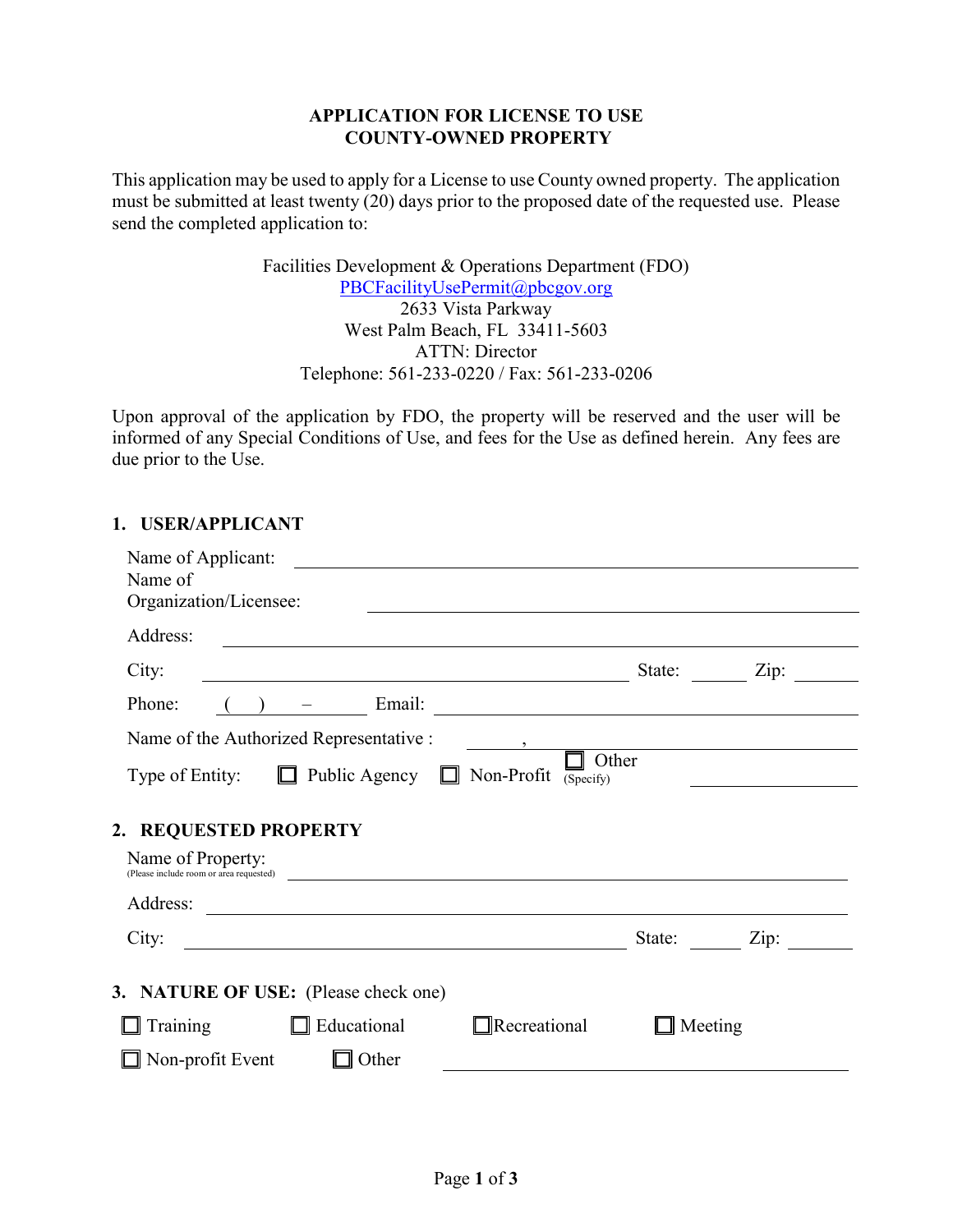| Does Use include the sale of Goods and/or Services?<br>$\Box$ Yes<br>No                                                                                                                                                                                             |  |  |  |  |  |  |
|---------------------------------------------------------------------------------------------------------------------------------------------------------------------------------------------------------------------------------------------------------------------|--|--|--|--|--|--|
| Will User charge an Admission Fee and/or Participation Fee?<br>$\Box$ No<br>$\Box$ Yes                                                                                                                                                                              |  |  |  |  |  |  |
| Amount to be charged for Admission Fee and/or Participation Fee:                                                                                                                                                                                                    |  |  |  |  |  |  |
| Detailed description of the nature and purpose of use (attach additional sheets as necessary):                                                                                                                                                                      |  |  |  |  |  |  |
| 4. FOOD AND BEVERAGE                                                                                                                                                                                                                                                |  |  |  |  |  |  |
| Use includes food and/or beverage?<br>$\Box$ Yes<br>$\square$ No                                                                                                                                                                                                    |  |  |  |  |  |  |
| Use includes the sale, use or consumption of alcohol?<br>∥ Yes<br>N <sub>0</sub><br>Note: A custodial fee may be imposed if the Use involves food and/or beverages.                                                                                                 |  |  |  |  |  |  |
| 5. DATE AND TIME OF USE                                                                                                                                                                                                                                             |  |  |  |  |  |  |
| Date(s) of Use:                                                                                                                                                                                                                                                     |  |  |  |  |  |  |
| AM/PM<br>$Time(s)$ of Use:<br>AM/PM                                                                                                                                                                                                                                 |  |  |  |  |  |  |
| <b>6. EQUIPMENT</b>                                                                                                                                                                                                                                                 |  |  |  |  |  |  |
| Tables<br>Chairs<br>Amount of Equipment Requested:<br>All equipment contained or used within the Facility is subject to approval by the Department.                                                                                                                 |  |  |  |  |  |  |
| <b>ADDITIONAL USERS</b><br>7.                                                                                                                                                                                                                                       |  |  |  |  |  |  |
| Organization(s)/individual(s) participating in use, if other than Applicant (attach additional pages                                                                                                                                                                |  |  |  |  |  |  |
| to list more organization(s)/individual(s)):                                                                                                                                                                                                                        |  |  |  |  |  |  |
| Name:                                                                                                                                                                                                                                                               |  |  |  |  |  |  |
| Address:                                                                                                                                                                                                                                                            |  |  |  |  |  |  |
| City:<br>State: <u>Zip:</u><br><u> 1989 - Johann Stein, mars an de Brasilia (b. 1989)</u>                                                                                                                                                                           |  |  |  |  |  |  |
| Phone: $($ $)$ $ \qquad$ Email: $\qquad$                                                                                                                                                                                                                            |  |  |  |  |  |  |
| <b>Contact Person:</b><br>$\qquad \qquad \bullet$ , and a set of the set of the set of the set of the set of the set of the set of the set of the set of the set of the set of the set of the set of the set of the set of the set of the set of the set of the set |  |  |  |  |  |  |
| Other<br>Type of Entity: $\Box$ Public Agency $\Box$ Non-Profit<br>(Specify)                                                                                                                                                                                        |  |  |  |  |  |  |
| 8. VENDORS                                                                                                                                                                                                                                                          |  |  |  |  |  |  |
| List all vendors of the Event:                                                                                                                                                                                                                                      |  |  |  |  |  |  |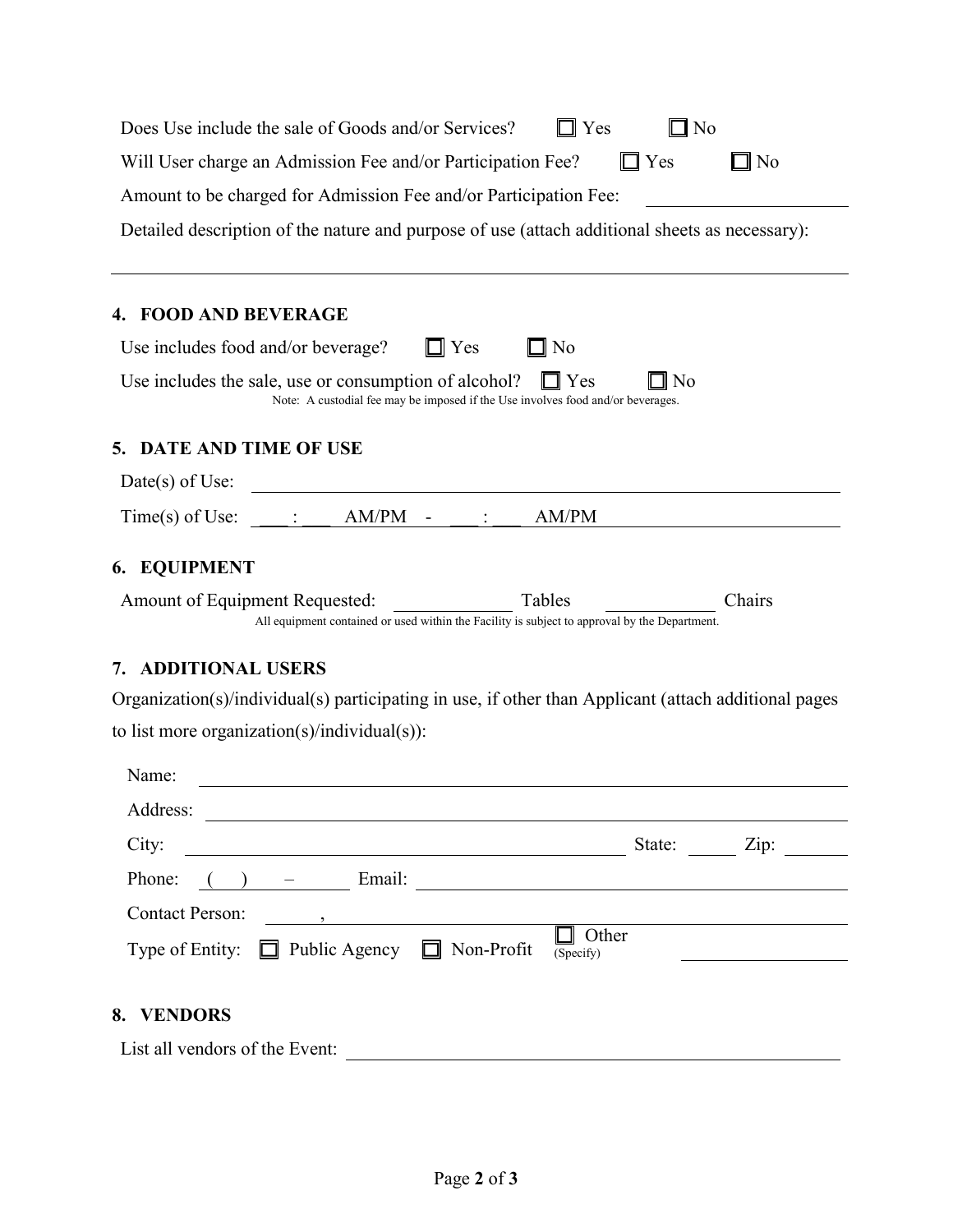#### **9. ADVERTISING**

| Will the event be advertised to the Public? $\square$ Yes |           | $\Box$ No    |  |
|-----------------------------------------------------------|-----------|--------------|--|
| If yes, by what means?: $\Box$ Radio                      | $\Box$ TV | $\Box$ Other |  |

# **TO BE PROVIDED BY FDO (After evaluation of the Application):**

# **1.** FEES AND ADDITIONAL CHARGES

| License Fees               |  |
|----------------------------|--|
| ╓<br><b>Custodial Fees</b> |  |
| <b>Service Costs</b><br>Г  |  |
| <b>Other Costs</b>         |  |

**2.** Special Conditions of Use: See attached Exhibit A-1

By signing below, I certify that I have the authority to represent and obligate the Licensee and I agree on behalf of the Licensee to comply with the terms of this Application.

Signature of Authorized Representative

Printed Name and Title of Authorized Representative

#### **APPROVED BY:**

Director, Facilities Development & Operations Department

OTHER DEPARTMENTAL REVIEW (If necessary):

Signature of Director of Department

**Date:**

**Date:**

**Date:**